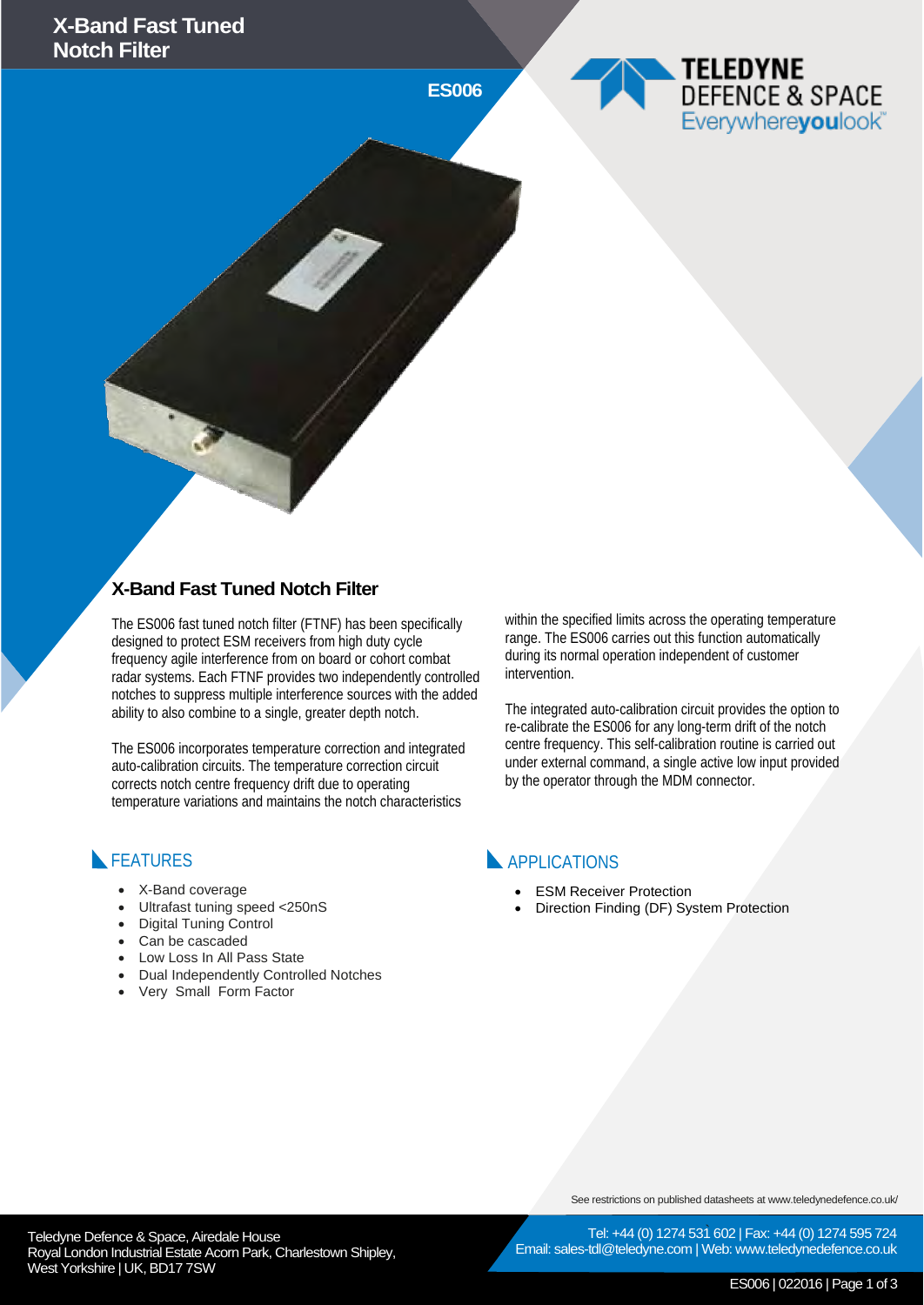### **SPECIFICATIONS**

| <b>All-Pass State</b>                        |                                                                                                                             |
|----------------------------------------------|-----------------------------------------------------------------------------------------------------------------------------|
| Passband                                     | 6.0 to 13.0 GHz                                                                                                             |
| <b>Insertion Loss</b>                        | $3.0$ dB max                                                                                                                |
| <b>Insertion Loss Ripple</b>                 | $1.5$ dB max                                                                                                                |
| <b>Return Loss</b>                           | 10 dB min                                                                                                                   |
| Harmonics (0 dBm input)                      | -60 dBc max                                                                                                                 |
| Input 3rd Order Intercept Point              | +25 dBm min                                                                                                                 |
|                                              |                                                                                                                             |
| <b>Notch Operation</b>                       |                                                                                                                             |
| Number of Independently Tuned Notches        | $\overline{2}$                                                                                                              |
| <b>Tuning Range</b>                          | 8.5 to 11.5 GHz                                                                                                             |
| <b>Tuning Resolution</b>                     | 16 MHz                                                                                                                      |
| <b>Tuning Accuracy</b>                       | ± 5.0 MHz                                                                                                                   |
| -3dBc bandwidth                              | 1.0 GHz max                                                                                                                 |
| -25dBc bandwidth                             | 40 MHz min                                                                                                                  |
| Full range switching speed                   | 250 ns max                                                                                                                  |
|                                              |                                                                                                                             |
|                                              |                                                                                                                             |
| Common                                       |                                                                                                                             |
| Operating power range                        | $+10$ dBm max                                                                                                               |
| Survival power range                         | +25 dBm max                                                                                                                 |
| <b>Power Supplies</b>                        | $+5V$<br>@ 210mA max (normal operation)<br>@ 600mA max (auto-calibration)<br>@ 225mA max<br>$+15V$<br>$-12V$<br>@ 200mA max |
| <b>RF Connectors</b>                         | Hermetic, SMA Female                                                                                                        |
| Digital Control and Power Supplies Connector | Hermetic, 37-way MDM (Micro-D) with<br>receptacle pins                                                                      |
| Weight                                       | 750 grams max                                                                                                               |
| <b>Dimensions</b>                            | 206 x 76 x 30 mm                                                                                                            |

Teledyne Defence & Space, Airedale House **Construction and Construction Construction** Tel: +44 (0) 1274 531 Royal London Industrial Estate Acorn Park, Charlestown Shipley, West Yorkshire | UK, BD17 7SW

See restrictions on published datasheets at www.teledynedefence.co.uk/